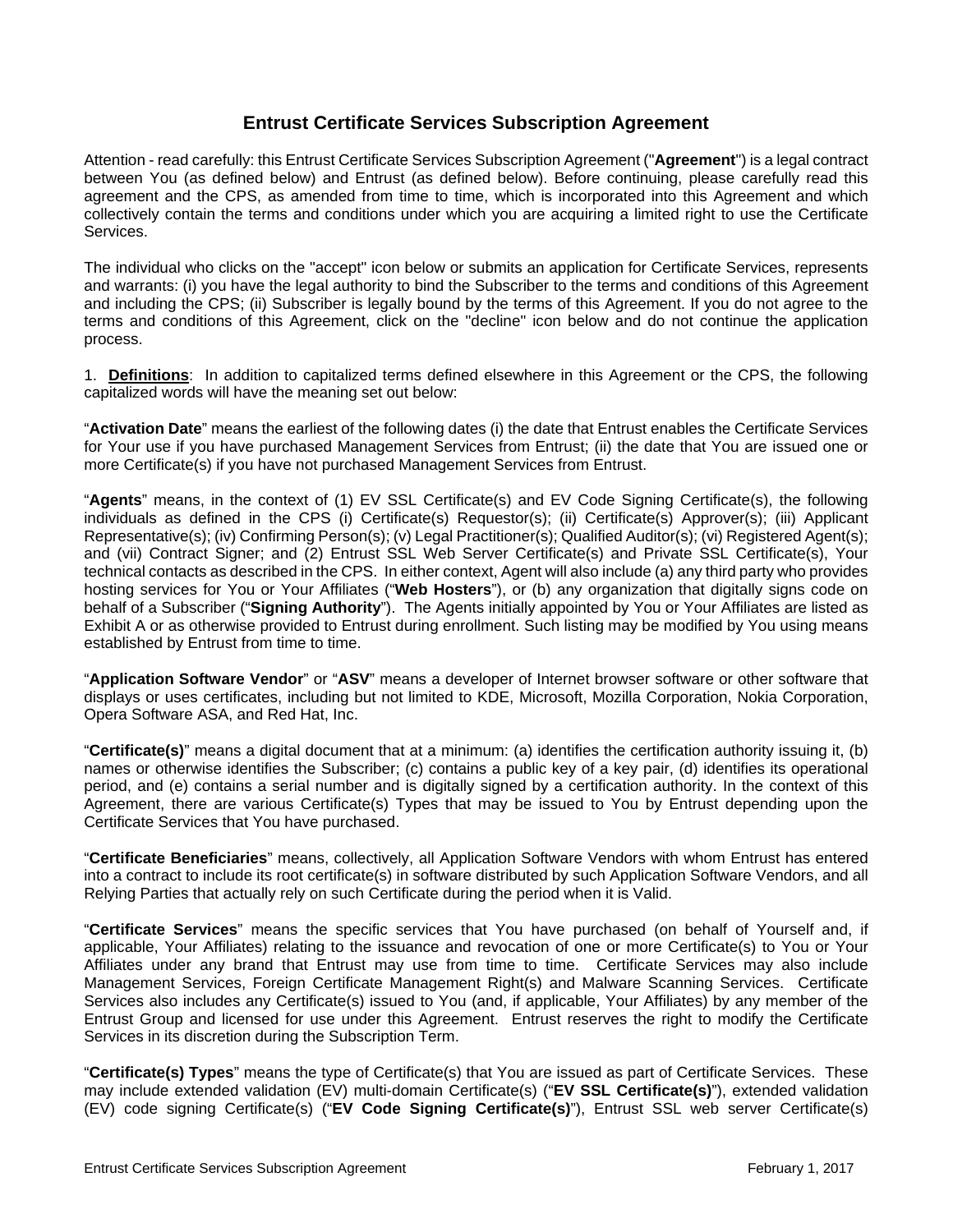("**Standard Certificate(s)**"), advantage SSL web server Certificate(s) ("**Advantage Certificate(s)**"), unified communication multi-domain Certificate(s) ("**UCC Certificate(s)**"), wildcard Certificate(s) ("**Wildcard Certificates**"), code signing Certificate(s) ("**Code Signing Certificate(s)**"), document signing certificates ("**Document Signing Certificate(s)**"), mobile device Certificates ("**Device Certificate(s)**"), private SSL Certificate(s) ("**Private SSL Certificate(s)**") and secure email personal certificates and secure email enterprise certificates are collectively referred to as "**Client Certificate(s)**"). Standard Certificate(s), Advantage Certificate(s), Wildcard Certificate(s) and UCC Certificate(s) are also collectively referred to as "**Entrust SSL Web Server Certificate(s)**". EV SSL Certificate(s) and EV Code Signing Certificate(s) are also collectively referred to as "**Entrust EV Certificate(s)**". Any Certificates for Adobe CDS will not be distributed under this Agreement, but rather will be made available under the Subscriber Agreement for Entrust Certificates for Adobe Certified Document Services (CDS), although this Agreement does describe the Management Services that may be made available for such Entrust Certificates for Adobe CDS.

"**Client Certificate Agreement**" means the most recent version of the Client Certificate Agreement that can be found on the Internet at http://www.entrust.net/cps.

"**Contract Signer**" means the individual who agrees to this Agreement on behalf of, and under the authority of You.

"**CPS**" means the most recent version of the certification practice statement that is incorporated by reference into this Agreement and the Certificate(s) that You are issued, as may be amended from time to time in accordance with the terms of the CPS. The CPS applicable to a specific Certificate(s) that You are issued in connection with Certificate Services depends on the Certificate(s) Type(s) and can be found on the Internet at http://www.entrust.net/cps or by contacting Entrust. For example, use of EV SSL Certificate(s) and EV Code Signing Certificate(s) is governed by the most recent version of the document titled "Certification Practice Statements for Extended Validation (EV) Certificates", use of Entrust SSL Web Server Certificate(s), Code Signing Certificate(s), Document Signing Certificate(s) and Client Certificates is governed by the most recent version of the document titled "Certification Practice Statement", and use of Private SSL Certificate(s) is governed by the most recent version of the document titled "Certification Practice Statement For Private Trust Certificates".

"**Enterprise**" means You, Your Agents, and Your Affiliates.

"**Entrust**" means Entrust, Inc. if You are a resident of the United States; otherwise, Entrust means Entrust Limited. "**Entrust Group**" means collectively Entrust Holdings, Inc., its subsidiaries, its licensors, its Resellers, its suppliers, and the directors, officers, employees, agents and independent contractors of any of them. "**Entrust Group Affiliates**" means collectively, Entrust Datacard Corporation and its Affiliates, where "Affiliates" means a person or entity that directly, or indirectly through one or more intermediaries, controls, is controlled by or is under common control with a party hereto (with "control" meaning ownership of more than fifty percent (50%) of the voting stock of the entity or, in the case of a non-corporate entity, an equivalent interest).

"**EV Guidelines**" means; (i) in respect to EV SSL Certificate(s), the most recent version of the CA/Browser Forum Guidelines For The Issuance And Management of Extended Validation Certificates ("EV SSL Guidelines"), and (ii) in respect to EV Code Signing Certificate(s), the most recent version of the CA/Browser Forum Guidelines For The Issuance And Management of Extended Validation Code Signing Certificates ("EV Code Signing Guidelines"). EV Guidelines are posted on the Internet at http://www.cabforum.org/.

"**Foreign Certificate(s)**" means any Certificate that was not issued by Your Management Services account under this Agreement. For greater certainty, Foreign Certificate(s) may include, but is not limited to, Certificates issued from other management services accounts, Certificates purchased from Entrust's retail web site, Certificates issued from other Entrust service offerings, and Certificates issued by any third party.

"**Foreign Certificate Management Right(s)**" means an optional license enabling You to use Your Management Services account to manage (as set out in the documentation) one (1) Foreign Certificate for each Foreign Certificate Management Right(s) purchased by You. The quantity of Foreign Certificate Management Right(s) available to You will be tracked by Your Management Services account and Your inventory of available Foreign Certificate Management Right(s) will be increased or decreased by a quantity corresponding to the number of Foreign Certificates added to or released from Your Management Services account.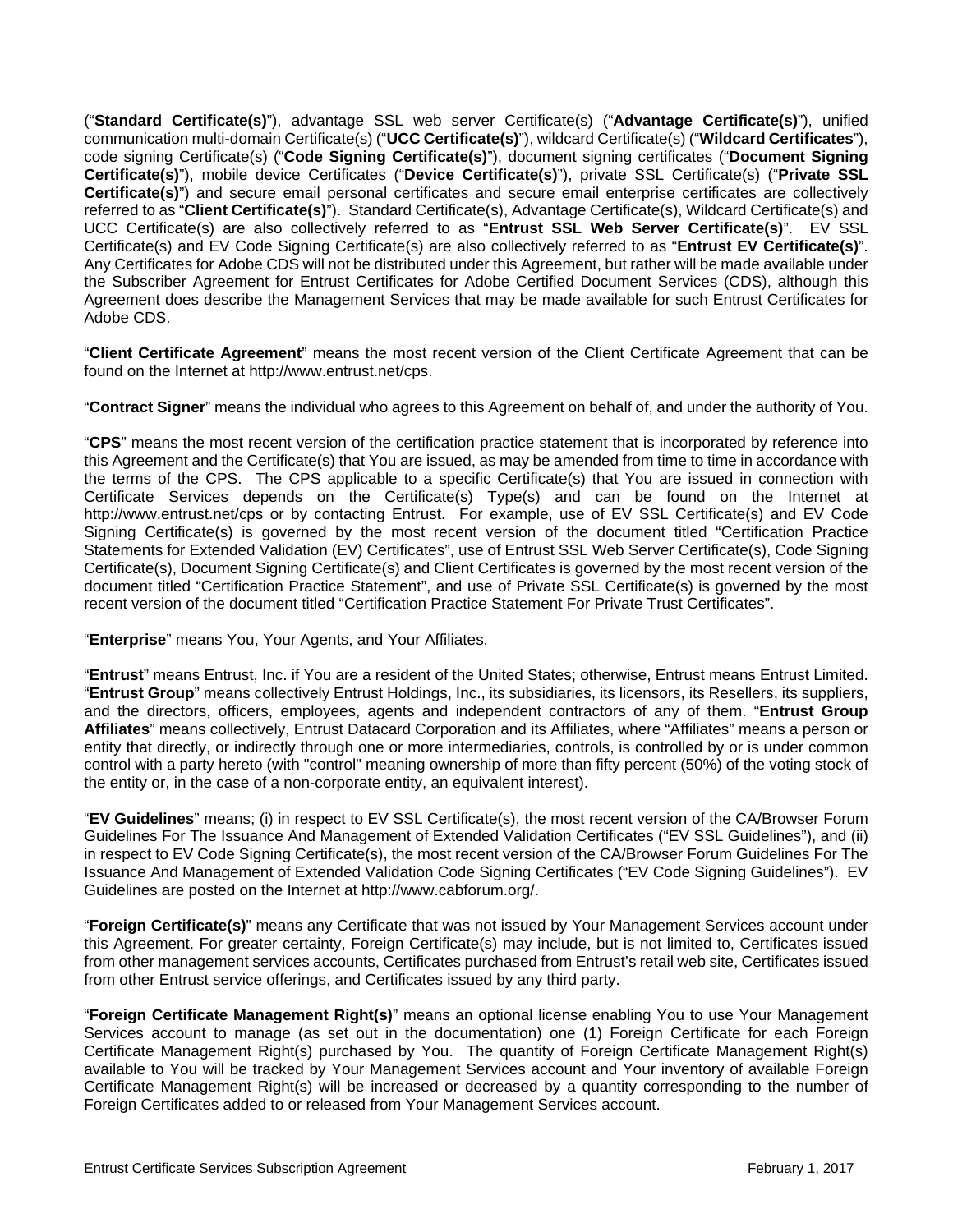"**Governmental Authority**" means any foreign or domestic national, provincial, state, territorial, or local government authority; quasi-governmental authority; court; government organization; government commission; governmental board, bureau or instrumentality; regulatory, administrative or other agency; or any political or other subdivision, department, or branch of any of the foregoing.

"**Malware Scanning Services**" means optional daily malware scanning services that are made available with a Certificate and hosted by a third party supplier on behalf of Entrust. Each Entrust SSL Web Server Certificate includes the option to perform limited daily malware scanning for up to 250 pages and blacklist monitoring, for one domain. EV SSL Certificates includes the option to perform limited daily malware scanning for up to 500 pages, blacklist monitoring, and such other ancillary scans for one domain that are documented as part of the services. For greater certainty, Private SSL Certificates do not include Malware Scanning Services. Such Malware Scanning Services are subject to You supplying the information necessary to such third party supplier to perform such services and will be available until the earlier of: (i) the end of the Subscription Term; (ii) revocation of the applicable Certificate corresponding to the domain being scanned; and (iii) Malware Scanning Service discontinuation by Entrust. Entrust reserves the right to alter the features and functionality of the Malware Scanning Services or discontinue such services throughout the Subscription Term and makes no warranty that any malware, security threats or vulnerabilities will be detected or is detectable by such services.

"**Management Services**" means a self-service administration tool hosted by Entrust that is designed to help You manage Certificate(s) that may be made available to You by Entrust that enables You to manage the issuance, revocation, and expiry of one or more Certificate(s) issued to You as part of Certificate Services. Management Services are available in two (2) deployment and use models as may be described in the documentation: a certificate pooling model ("Pooling") and a non-pooling model ("Non-Pooling").

"**Permitted Group**" means in the case of (i) Entrust SSL Web Server Certificate(s), EV SSL Certificate(s), Private SSL Certificate(s), EV Code Signing Certificate(s), Document Signing Certificate(s) and Code Signing Certificates, You and Your Affiliates; and (ii) in the case of Client Certificates, Your employees or third parties conducting Enterprise related business with to whom You have assigned an email address for such business purposes.

"**Person**" means and includes an individual, corporation, business, trust, partnership, limited liability company, association, joint venture, Governmental Authority, public corporation, or any other legal or commercial entity.

"**Reseller**" means a legal entity authorized by Entrust to resell Certificate Services to You.

"**Relying Party**" means any individual or entity that relies on a Valid Certificate. For avoidance of doubt, an ASV is not a "Relying Party" when software distributed by such ASV merely displays information regarding a Certificate.

"**Subscriber**" means the Person in the Permitted Group who is issued a Certificate under this Agreement.

"**Subscription Fees**" means the fees established by Entrust that You will pay to use the Certificate Services, Management Services and ECS Support Services, as posted from time to time at Entrust's internet web site and/or in the documentation included with the Management Services, or as set out in a quotation issued to You by Entrust, or as set out in a purchase order issued by You to Entrust (or an authorized reseller of Entrust) that has been accepted by Entrust. In spite of the foregoing, if You have purchased the Certificate Services through a Reseller the Subscription Fees will be the fees agreed to between You and such Reseller provided that such Reseller pays to Entrust such portion of such Subscription Fees as required pursuant to the written agreement between Entrust and such Reseller.

"**Subscription Term**" means the length of time that You have subscribed to purchase Certificate Services commencing on the Activation Date. In the case where You have purchased Certificate Services that: (i) are for a single Certificate, the Subscription Term is the validity period of the applicable Certificate(s); (ii) include "Pooling" Management Services, the Subscription Term is the period of time for which You have purchased the right to use such Management Services, irrespective of whether the Certificate(s) that are issued to You as part of Certificate Services have validity periods extending beyond such period of time, or (iii) include "Non-Pooling" Management Services, the Subscription Term is the validity period of the applicable Certificate(s) issued under such Management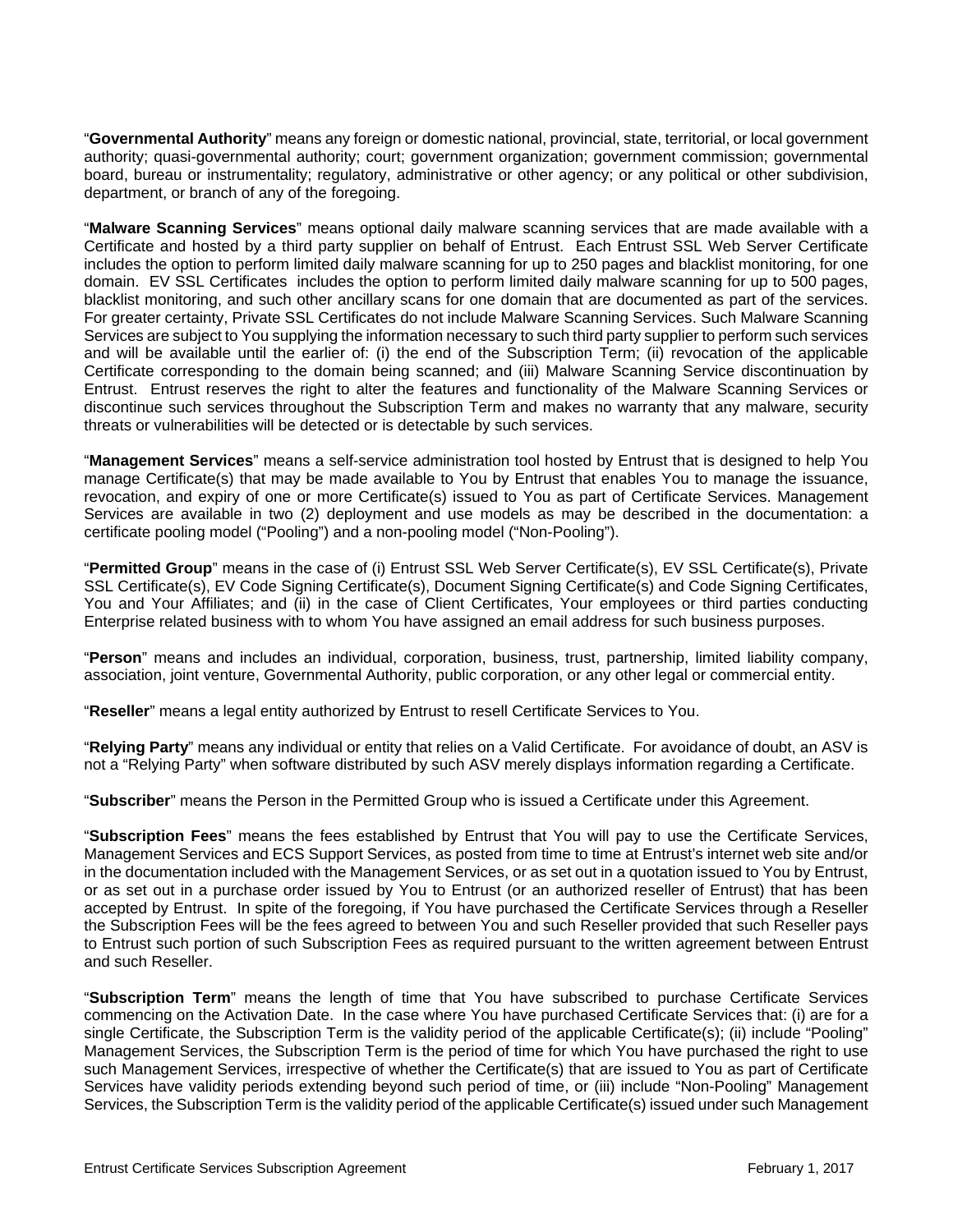Services, provided that all such Certificates are issued on or before the one (1) year anniversary of the Activation Date after which time such ability to request issuance shall expire. In the event that You elect to renew your subscription to the Certificate Services upon expiration of the Subscription Term for an additional length of time (a "Renewal Term"), the Subscription Term will be extended to include such Renewal Term upon payment of the Subscription Fees for the Renewal Term. In any case, the Subscription Term may be shortened pursuant to Section 7 of this Agreement.

"**Suspect Code**" means any code or set of instructions that contains malicious functionality or serious vulnerabilities, including spyware, malware and other code that installs without the user's consent and/or resists its own removal, and code that can be exploited in ways not intended by its designers to compromise the trustworthiness of the computing environment on which it executes.

"**You**" or "**Your**" means the Person who has entered into this Agreement to receive Certificate Services.

"**Your Affiliates**" means Your controlled subsidiaries who You will cause to comply with this Agreement. In this context, You control a subsidiary if You own fifty percent (50%) or more of the voting rights for the board of directors or other mechanism of control for the corporation or other entity.

"**Valid**" means that a Certificate that has not expired and has not been revoked.

## 2. **Services and License**

- (a) Issuance of Certificate(s): Upon receipt of Your application for Certificate Services, Entrust will perform limited verification (as described in the CPS) of the information submitted by Enterprise. After completing such verification, Entrust may issue You or Your Affiliates (if applicable) one or more Certificate(s) (depending on the amount of Subscription Fees You have paid) as described in the CPS. If Entrust issues Certificate(s) services to You or Your Affiliates (if applicable), Entrust will make such Certificate(s) available for retrieval.
- (b) Grant of License: Subject to the terms and conditions of this Agreement, Entrust hereby grants to Enterprise a non-exclusive, non-transferable license to use the Certificate Services; provided, however, that Enterprise may only use the Certificate Services (including for the avoidance of any doubt, all Certificate(s)) in compliance with this Agreement, for the sole purposes of securing communications pertaining to Enterprise related business. If the Certificate Services include Management Services, Enterprise may only use the Management Services in compliance with this Agreement for the purpose of managing Certificate(s) issued by Entrust to You or Your Affiliates. All use of the Management Services must be in accordance with the documentation supplied to You as part of the Management Services. If Entrust makes computer software available to Enterprise for download as part of the Certificate Services, such software will be licensed to Enterprise under the terms of the license agreement embedded in or associated with such software. Enterprise does not acquire any rights, express or implied, in the Certificate Services, other than those rights specified in this Agreement. Enterprise will not host, time-share, rent, lease, sell, license, sublicense, assign, distribute or otherwise transfer any component of Certificate Services, except as provided in this Agreement. If one or more enabling mechanisms ("**License String**") that provides Enterprise with access to the Certificate Services is supplied to Enterprise, Enterprise may only use such Licensing String for the purpose of using the Certificate Services and Enterprise may not copy or alter a Licensing String. Each permitted copy of all or part of any item of Certificate Services must include all copyright notices, restricted rights legends, proprietary markings and the like exactly as they appear on the copy delivered by Entrust to Enterprise. You may only deploy the number of Certificates that You have purchased from Entrust or its Reseller. Enterprise will not copy, modify, adapt or merge copies of the Certificate Services except as provided in this Agreement. Enterprise will not translate, reverse engineer, de-compile or disassemble the Certificate Services except to the extent that law explicitly prohibits this restriction notwithstanding a contractual restriction to the contrary.
- (c) Lifecycle Monitoring Service: Entrust will provide You with a lifecycle monitoring service ("**LMS**"). The LMS is designed to reduce the chance of disruption of Your service which may be caused by the expiration of Your Certificate(s). Entrust will use commercially reasonable efforts to send an email to the technical contact listed in the information provided to Entrust with Your Certificate Services Application (such person referred to as "**Notice Recipient**"). Such email will inform the Notice Recipient that Your Certificate(s) is due to expire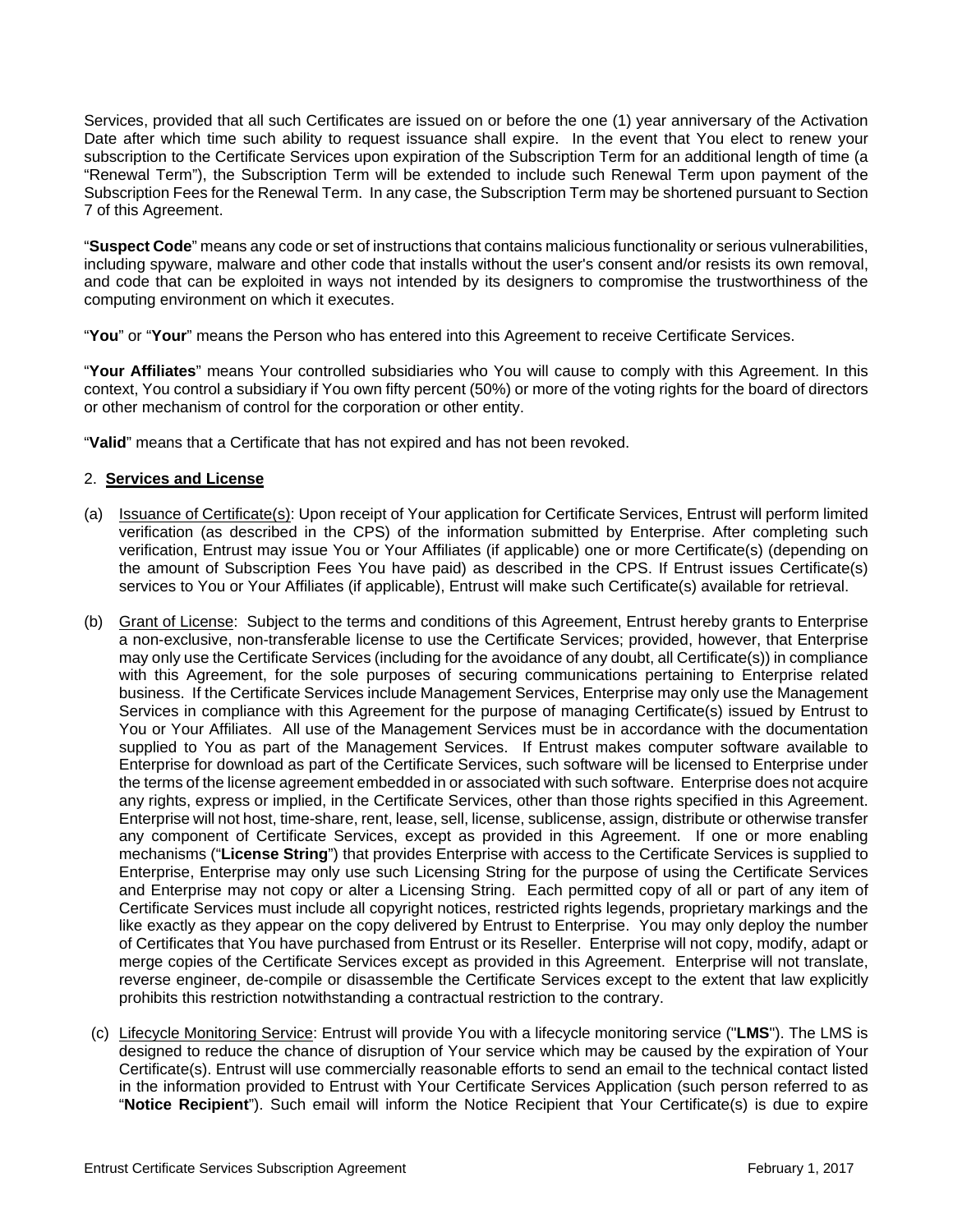according to the user configurable parameters set out in the Management Services. In the event that the Notice Recipient changes, You can still receive a LMS email notice if You provide Entrust with updated contact information for the Notice Recipient at least sixty (60) days prior to the date that Your Certificate(s) is due to expire. You will not be eligible for the LMS if Your Notice Recipient changes and Entrust is not informed of such change within the time period set forth above.

(d) ECS Support Services: If You have purchased Management Services You are entitled to receive the ECS Support Services set below. "**ECS Support Services**" means the maintenance, support and verification services relating to the: (i) issuance and revocation of one or more Certificate(s) to You or Your Affiliates, (ii) Certificate Services, and (iii) Management Services, that are provided by Entrust according to the service plan selected and paid (if applicable) for by You. ECS Support Services are available in the following service plans: (i) the Silver Support Plan ("**Silver Support**"), and (ii) the Platinum Support Plan ("**Platinum Support**"). ECS Support Services are provided by Entrust for the duration of the Subscription Term pursuant to the terms and conditions of the ECS Support Services Agreement available on the Internet at www.entrust.net/cps. Entrust reserves the right to modify the ECS Support Services in its discretion during the Subscription Term.

If You have subscribed to Management Services, Silver Support services will be provided to You at no additional charge as part of the Management Services that You have subscribed to. If You have subscribed to Management Services, You may elect to upgrade the ECS Support Services to the Platinum Support Plan, subject to Your payment of the applicable Subscription Fee. The Subscription Fee for the Platinum Support Plan must be paid for all Certificates in the Management Services account, or added thereafter during the Subscription Term.

## 3. **Fees**

You will pay all applicable Subscription Fees for any Certificate Services issued to You, plus any additional taxes. Such payment will be made within thirty (30) days of the receipt of an invoice from Entrust for any such Certificate Services; provided, however that if You have purchased the Certificate Services through a Reseller then the payment terms will be those terms established between You and such Reseller. In the event that You do not pay the applicable fees for any Certificate Services extended to You (or where You have purchased the Certificate Services through a Reseller and such Reseller does not pay Entrust the applicable fees for any Certificate Services in accordance with Entrust's agreement with such Reseller), Enterprise will not be entitled to use such Certificate Services (including for the avoidance of any doubt, any Certificate(s)) and Entrust may refuse to process any subsequent applications submitted by You for additional Certificate Services and revoke all Certificate(s). All amounts due under this Agreement to Entrust must be paid to the invoicing member of the Entrust Group.

## 4. **Representations, Warranties and Additional Obligations**

You represent and warrant to Entrust and all Certificate Beneficiaries that You have the authority to bind Your Affiliates to this Agreement (if Your Affiliates are issued any Certificate(s) or otherwise receive any Certificate Services in connection with the Management Services purchased hereunder, if applicable). You will and You will cause Your Affiliates who receive any Certificate Services hereunder, and Your Agents, to comply with: (A) the requirements (including but not limited to providing the representations and warranties) set forth in this Agreement and, in the case of EV SSL Certificate(s) and EV Code Signing Certificate(s), the EV Guidelines, and (B) all applicable laws including, without limitation, laws relating to import, export, licensing, and data protection, as they apply to the activities contemplated under this Agreement or the right to include personal information in Certificates.

You further represent and warrant to Entrust and all Certificate Beneficiaries that:

- (i) all information provided, and all representations made, by Subscriber in relation to any Certificate Services are and will be complete and accurate (and You will promptly update such information and representations from time to time as necessary to maintain such completeness and accuracy);
- (ii) the Private Key corresponding to the Public Key submitted to Entrust with Your application for a Certificate(s) was created using sound cryptographic techniques and all reasonable measures have been taken to maintain sole control of, keep confidential, and properly protect the Private Key (and any associated access information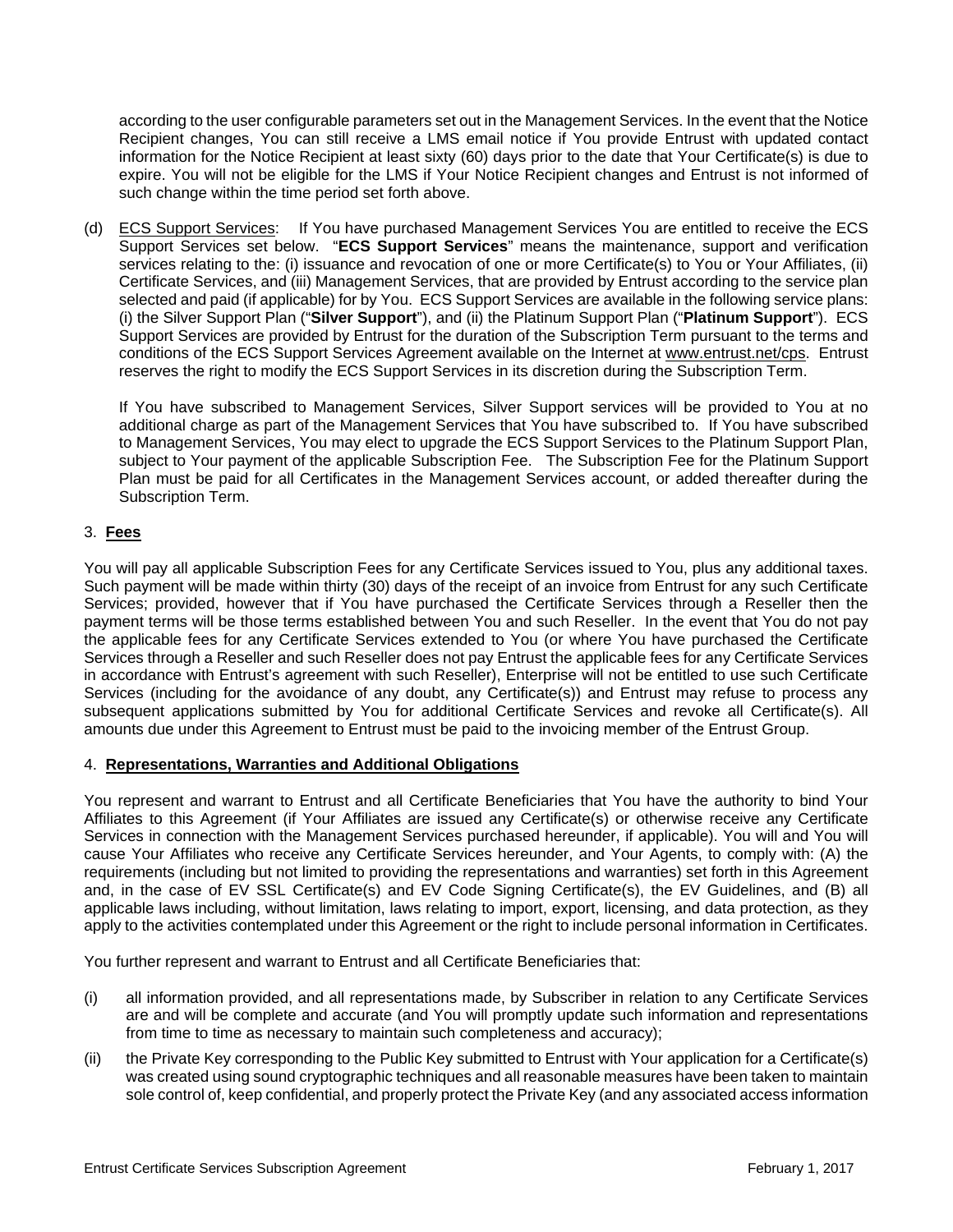or device – e.g., password or token) at all times and will operate and maintain any device storing Private Keys in a secure manner;

- (iii) the Certificate(s) will not be installed or used until You have reviewed and verified the accuracy of the data in each Certificate;
- (iv) in the case of Entrust SSL Certificates, EV SSL Certificates and Private SSL Certificates, the Certificate(s) will be installed only on the server(s) that are accessible at the domain name (subjectAltName(s)) listed on the Certificate;
- (v) Certificates and the Private Key corresponding to the Public Key listed in such Certificate will only be used in compliance with all applicable laws, solely for authorized company business, solely in accordance with the Agreement and the Certificate will not be used for any hazardous or unlawful (including tortious) activities;
- (vi) You will immediately respond to Entrust's instructions concerning (1) compromise of the Private Key associated with any Certificate, and (2) misuse or suspected misuse of a Certificate;
- (vii) all use of the Certificate and its associated Private Key will cease immediately, and You will promptly notify Entrust and request the revocation of the Certificate, if (1) any information included in Your application for a Certificate or the Certificate changes, is or becomes incorrect or inaccurate, or if any change in any circumstances would make the information in the Certificate incorrect, misleading or inaccurate; or (2) there is any actual or suspected misuse or compromise of the Private Key (or key activation data) associated with the Public Key in the Certificate;
- (viii) all use of the (1) Certificate and (2) Private Key associated with the Public Key in such Certificate will cease upon expiration or revocation of such Certificate, and such Certificate will be removed from the device(s) and/or software in which it has been installed;
- (ix) You acknowledge and agree that Entrust is entitled to revoke a Certificate immediately if: (1) You breach any of Your obligations, representations and/or warranties set out in this Section 4, (2) Entrust discovers that the Private Key has been compromised, or (3) Entrust discovers that a Certificate is being used to enable phishing attacks, fraud and/or the distribution of Suspect Code;
- (x) the subject named in the Certificate(s) corresponds to the Subscriber, and that the Subscriber has authorized the inclusion of such information in the Certificate;
- (xi) You have the exclusive right to use the domain name or email address listed in Certificate;
- (xii) in the case of Code Signing Certificates and EV Code Signing Certificates, (1) You will use commercially reasonable efforts to employ the code signing practices set out in the Code Signing Best Practices document available at https://www.entrust.com/get-support/ssl-certificate-support/enrollment-guides/ or by contacting Entrust; (2) You will not knowingly use the Certificate and the Private Key corresponding to the Public Key listed in such Certificate to digitally sign Suspect Code and You acknowledge that Entrust will revoke such Certificate if You fail to comply; (3) in the event that there is evidence that a Certificate was used to digitally sign Suspect Code; (A) all use of such Certificate and its associated Private Key will cease immediately, and (B) You will immediately notify Entrust and request the revocation of the applicable Certificate if You become aware (by whatever means) that the Private Key associated with such Certificate has digitally signed code that contains Suspect Code; (4) You will not request a Certificate containing a Public Key that is, or will be used with any other Certificate Type; (5) You acknowledge and agree (A) if the Certificate is identified as a source of Suspect Code, (B) the authority to request the Certificate cannot be verified, or (C) the Certificate is revoked for reasons other than at Your request (e.g. as a result of private key compromise, discovery of malware, etc.), then Entrust is authorized to share information about the Certificate, signed application, Certificate, and surrounding circumstances with other CAs or industry groups, including the CA/Browser Forum; and (6) You acknowledge that ASV's may independently determine that a Certificate is malicious or compromised and that ASV's and ASV products may have the ability to modify its customer experiences or "blacklist" a Code Signing Certificate or EV Code Signing Certificate without notice to You or Entrust and without regard to the revocation status of the Code Signing Certificate or EV Code Signing Certificate; and
- (xiii) in respect to EV Code Signing Certificates; You will only digitally sign code that complies with the requirements set forth in the EV Code Signing Guidelines.

You expressly agree that You will: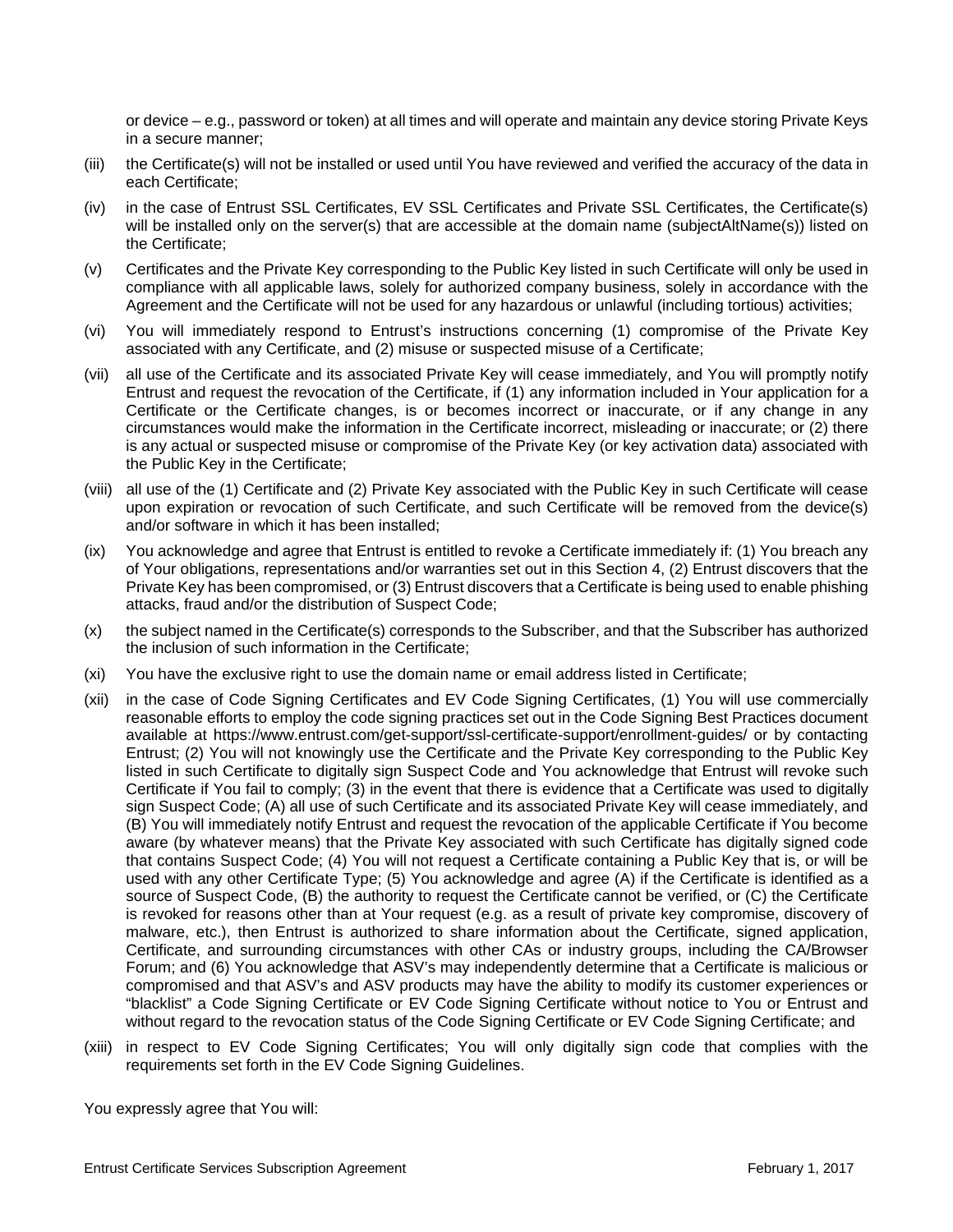- a) provide, in any communications with Entrust, correct information with no known errors, misrepresentations, or omissions;
- b) generate a new, secure, and cryptographically sound Key Pair to be used in association with the Certificate;
- c) ensure that any information provided to Entrust in connection with Your application for a Certificate does not infringe, misappropriate, dilute, unfairly compete with, or otherwise violate the intellectual property, or other rights of any person, entity, or organization in any jurisdiction;
- d) refrain from modifying the contents of Certificates;
- e) use Certificates and Certificate Services exclusively for legal and authorized purposes in accordance with the terms and conditions of the Agreement and applicable laws;
- f) only use Certificates on behalf of the organization listed as the Subject in such Certificates;
- g) keep confidential and properly protect the Private Keys;
- h) notify Entrust as soon as reasonably practicable of any change to any information included in Your application for a Certificate or any change in any circumstances that would make the information in Your application for a Certificate misleading or inaccurate;
- i) notify Entrust as soon as reasonably practicable of any change to any information included in the Certificate or any change in any circumstances that would make the information in the Certificate misleading or inaccurate;
- j) immediately cease to use Certificates if any information included in the Certificate or if any change in any circumstances would make the information in the Certificate misleading or inaccurate;
- k) notify Entrust immediately of any suspected or actual Compromise of the Private Keys and request the revocation of such Certificate;
- l) immediately cease to use the Certificate upon (a) expiration or revocation of such Certificate, or (b) any suspected or actual Compromise of the Private Key corresponding to the Public Key in such Certificate, and remove such Certificate from the devices and/or software in which it has been installed;
- m) will comply with all applicable laws including, without limitation, laws relating to import, export, licensing, and data protection, as they apply to the activities contemplated under this Agreement including without limitation Enterprise's right to export, import or use the Certificate Services or the right to include personal information in Certificates;
- n) in respect to Document Signing Certificates, generate and protect the Key Pair in a cryptographic module that (a) prevents exportation or duplication, and (ii) meets or exceeds FIPS 140-2 Level 2 certification standards;
- o) refrain from using the Private Key corresponding to the Public Key in the Certificate to sign other Certificate(s); and
- p) use appropriate judgment about whether it is appropriate, given the level of security and trust provided by Certificate, to use Certificate in any given circumstance.

For the avoidance of any doubt, (1) Entrust will not be under any obligation to issue any Certificate containing prequalified information if such pre-qualified information is subsequently found to have changed or to be in any way inaccurate, incorrect, or misleading; (2) by submitting a request for Certificate, You are representing and warranting that the pre-qualified information has not changed and is in no way inaccurate, incorrect, or misleading; (3) Entrust shall be entitled to revoke a Certificate issued to You if (i) the pre-qualified information submitted by You is subsequently found to have changed or to be inaccurate, incorrect, or misleading, (ii) if revocation is requested by You, (iii) upon expiry or termination of this Agreement, or (iv) for any other reason identified for revocation in the CPS or the applicable EV Guidelines; (4) You must notify Entrust immediately of any change to any information included in any Certificate issued to You or any Certificate management service application submitted by You or any change circumstances that would make the information in any such Certificate or Certificate Management Service application inaccurate, incorrect, or misleading, and (5) You must notify Entrust immediately of any changes to pre-qualified information, or any changes in any circumstances that would make any pre-qualified information inaccurate, incorrect, or misleading.

Client Certificates and Mobile Device Certificates may be issued and distributed to third parties within the Permitted Group, provided that such issuance and distribution is done pursuant to the Client Certificate Agreement and provided that (i) You have verified the information included in each Client Certificate as being accurate; (ii) the individual to whom such Client Certificate is issued has consented to the inclusion of all data that is incorporated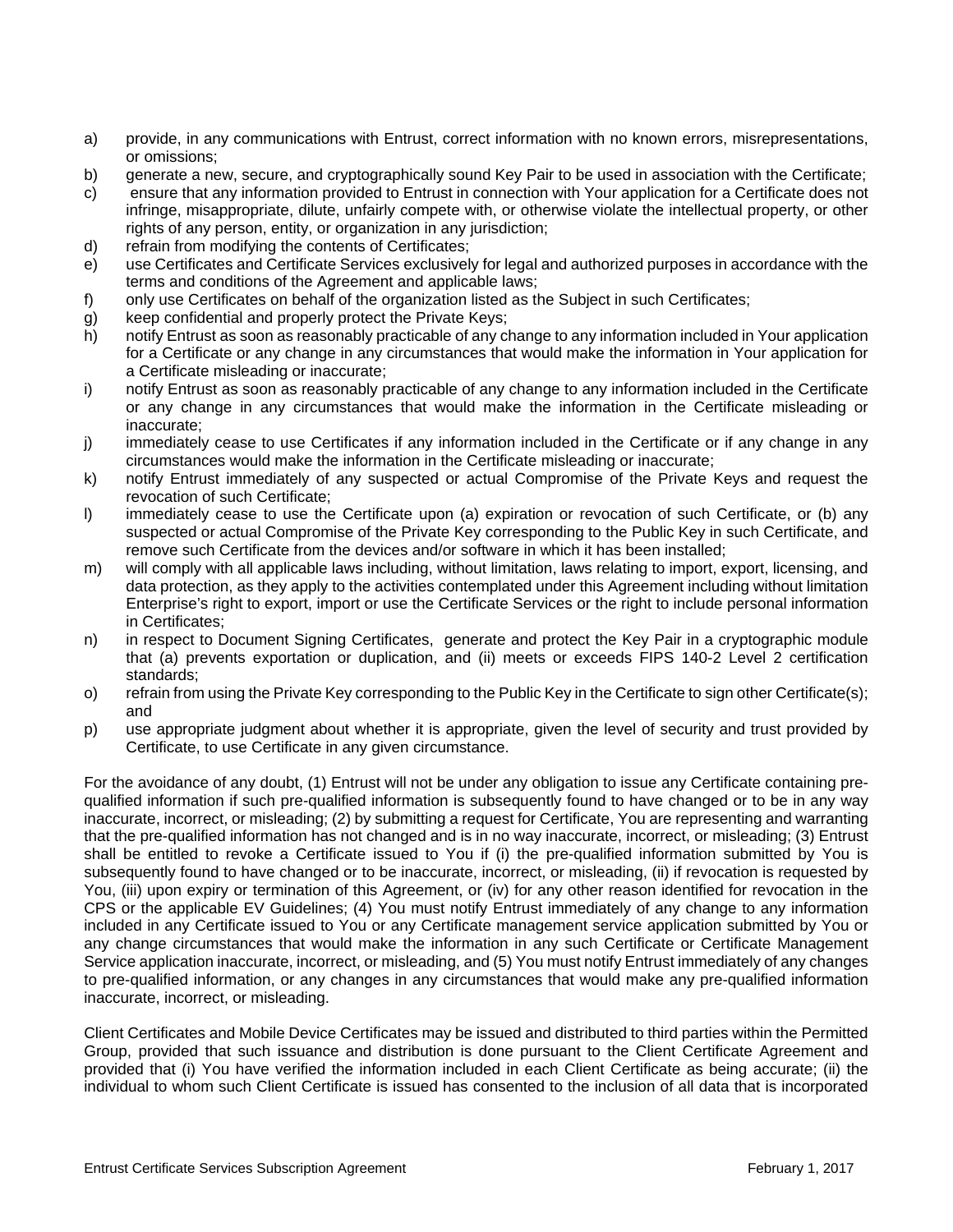into such Client Certificates; (iii) You have paid the applicable license fee for the Client Certificate; and (iv) such Client Certificate is used for Enterprise related business only.

## 5. **Confidentiality**

You acknowledge that the Certificate Services (and any information incorporated therein or provided thereto) contain the confidential information of Entrust. You will not translate, reverse engineer, de-compile, disassemble, or develop competitive Certificate Services using any such information derived from Entrust's confidential information. You will retain Entrust's confidential information in confidence and will use, disclose, and copy it solely for the purpose of, and in accordance with the Agreement. You will only disclose Entrust's confidential information to Your employees and Enterprise employees with a need to know. You will use the same degree of care as You use to protect Your own confidential information of a similar nature, but no less than reasonable care, to prevent the unauthorized use or disclosure of Entrust's confidential information.

You will not be bound by any obligations restricting disclosure and use set forth in this Agreement with respect to Entrust's confidential information, or any part thereof, which: (i) was known to You prior to disclosure, without any obligation of confidentiality; (ii) was lawfully in the public domain prior to its disclosure, or becomes publicly available other than through a breach of this Agreement; (iii) was disclosed to You by a third party, provided that such third party is not in breach of any confidentiality obligation in respect of such information; or (iv) is independently developed by You.

If You are compelled pursuant to legal, judicial, or administrative proceedings, or otherwise required by law, to disclose the confidential information of Entrust, You will use reasonable efforts to seek confidential treatment for such confidential information, and provide prior notice to Entrust to allow Entrust to seek protective or other court orders.

#### 6. **Intellectual Property Ownership**

The Certificate Services and all modifications, enhancements and derivative works thereof, including all right, title and interest (and all intellectual proprietary rights therein) remain the sole and exclusive property of Entrust and/or its third-party licensors.

#### 7. **DISCLAIMER OF WARRANTY**

**EXCEPT FOR THE EXPLICIT REPRESENTATIONS, WARRANTIES, AND CONDITIONS PROVIDED IN THIS AGREEMENT AND THE CPS, CERTIFICATE SERVICES AND ANY SERVICES PROVIDED IN RESPECT TO CERTIFICATE(S) ARE PROVIDED "AS IS", AND NEITHER ENTRUST GROUP, ENTRUST GROUP AFFILIATES NOR ANY RESELLERS, CO-MARKETERS, SUBCONTRACTORS, DISTRIBUTORS, AGENTS, SUPPLIERS, EMPLOYEES, OR DIRECTORS OF ANY OF THE FOREGOING MAKE ANY REPRESENTATIONS OR GIVE ANY WARRANTIES, OR CONDITIONS, WHETHER EXPRESS, IMPLIED, STATUTORY, BY USAGE OF TRADE, OR OTHERWISE, AND ENTRUST GROUP, ENTRUST GROUP AFFILIATES, AND ALL RESELLERS, CO-MARKETERS, SUBCONTRACTORS, DISTRIBUTORS, AGENTS, SUPPLIERS, EMPLOYEES, OR DIRECTORS OF ANY OF THE FOREGOING SPECIFICALLY DISCLAIM ANY AND ALL REPRESENTATIONS, WARRANTIES, AND CONDITIONS OF MERCHANTABILITY, NON-INFRINGEMENT, TITLE, SATISFACTORY QUALITY, OR FITNESS FOR A PARTICULAR PURPOSE. EXCEPT FOR THE EXPLICIT REPRESENTATIONS, WARRANTIES AND CONDITIONS CONTAINED IN THIS AGREEMENT AND IN THE CPS, THE ENTIRE RISK OF THE USE OF ANY CERTIFICATE SERVICES OR ANY SERVICES PROVIDED IN RESPECT CERTIFICATE SERVICES OR THE VALIDATION OF DIGITAL SIGNATURES WILL BE BORNE SOLELY BY YOU.**

#### 8. **LIMITATION OF LIABILITY**

**8.1 ENTRUST, ENTRUST GROUP AND ENTRUST GROUP AFFILIATES AND ANY RESELLERS, CO-MARKETERS, SUBCONTRACTORS, DISTRIBUTORS, AGENTS, SUPPLIERS, AND EMPLOYEES AND DIRECTORS OF ANY OF THE FOREGOING (COLLECTIVELY, "ENTRUST AND ITS ENTITIES") SHALL NOT BE LIABLE IN CONTRACT, TORT (INCLUDING NEGLIGENCE), STRICT LIABILITY, FOR BREACH OF A**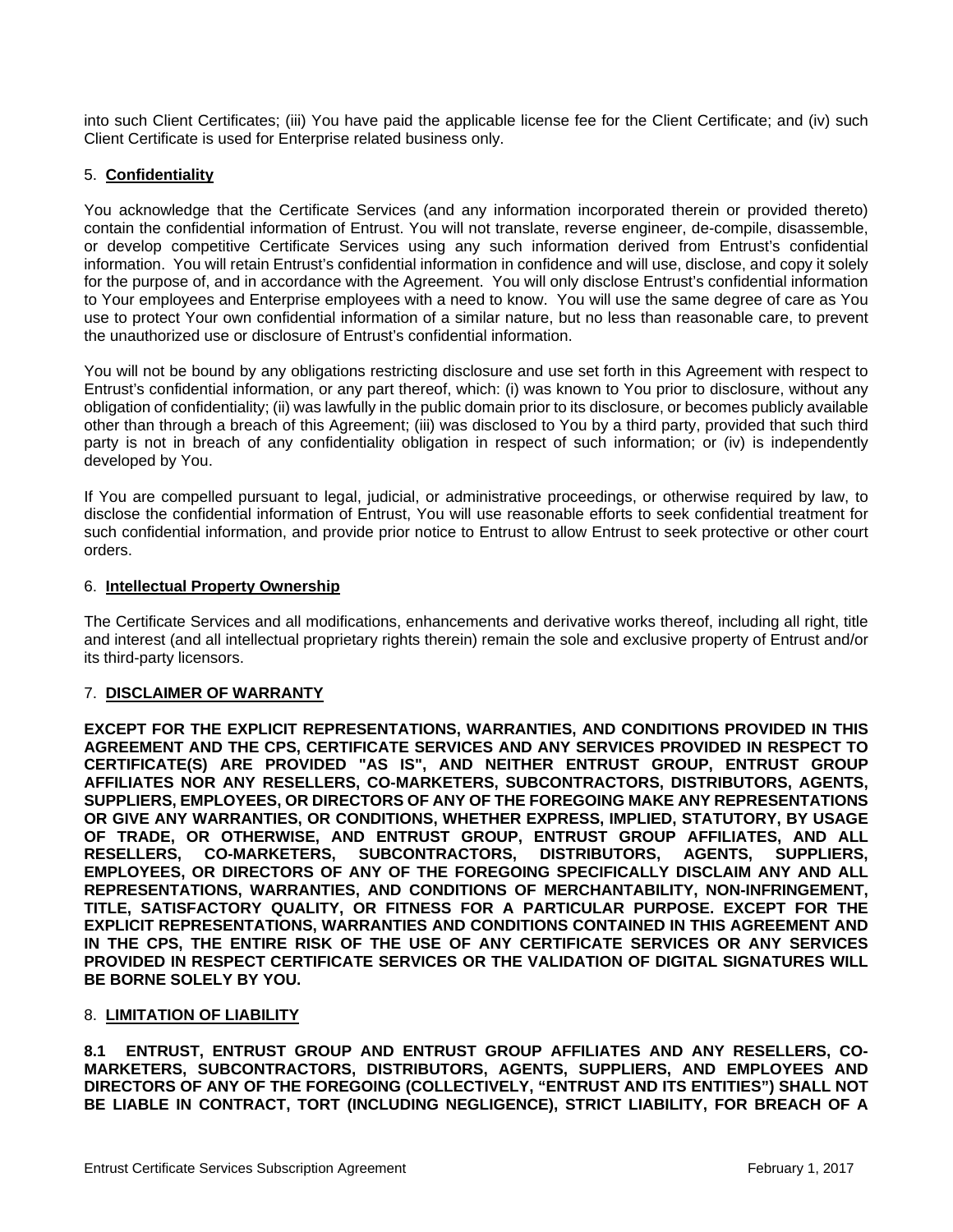**STATUTORY DUTY OR IN ANY OTHER WAY (EVEN IF ADVISED OF THE POSSIBILITY OF SUCH DAMAGES) FOR:** 

- **(I) ANY ECONOMIC LOSS (INCLUDING, WITHOUT LIMITATION, LOSS OF REVENUES, PROFITS, CONTRACTS, BUSINESS OR ANTICIPATED SAVINGS);**
- **(II) TO THE EXTENT ALLOWED BY APPLICABLE LAW, ANY LOSS OR DAMAGE RESULTING FROM DEATH OR INJURY OF SUBSCRIBER AND/OR ANY RELYING PARTY OR ANYONE ELSE;**
- **(III) ANY LOSS OF GOODWILL OR REPUTATION;**
- **(IV) ANY OTHER INDIRECT, CONSEQUENTIAL, INCIDENTAL, MULTIPLE, SPECIAL, PUNITIVE, EXEMPLARY DAMAGES, OR**
- **(V) ANY LOSS OR DAMAGE THAT IS NOT DIRECTLY ATTRIBUTABLE TO THE USE OR RELIANCE ON A CERTIFICATE OR THE CERTIFICATE SERVICES PROVIDED UNDER THIS AGREEMENT AND THE CPS INCLUDING, WITHOUT LIMITATION, ANY LOSS OR DAMAGE RESULTING FROM THE COMBINATION OR INTEGRATION OF THE CERTIFICATE OR CERTIFICATE SERVICES WITH ANY SOFTWARE OR HARDWARE NOT PROVIDED BY ENTRUST IF THE LOSS OR DAMAGE WOULD NOT HAVE OCCURRED AS A RESULT OF USE OF THE CERTIFICATE OR CERTIFICATE SERVICES ALONE.**

**IN ANY CASE WHETHER OR NOT SUCH LOSSES OR DAMAGES WERE WITHIN THE CONTEMPLATION OF THE PARTIES AT THE TIME OF THE APPLICATION FOR, INSTALLATION OF, USE OF OR RELIANCE ON THE CERTIFICATE, OR AROSE OUT OF ANY OTHER MATTER OR CERTIFICATE SERVICES (INCLUDING, WITHOUT LIMITATION, ANY ECS SUPPORT SERVICES) UNDER THIS AGREEMENT, THE APPLICABLE CPS OR WITH REGARD TO THE USE OF OR RELIANCE ON THE CERTIFICATE.** 

**8.2 IN NO EVENT SHALL THE TOTAL AGGREGATE LIABILITY OF ENTRUST AND ITS ENTITIES TO ANY APPLICANT, SUBSCRIBER, RELYING PARTY OR ANY OTHER PERSON, ENTITY, OR ORGANIZATION ARISING OUT OF OR RELATING TO THIS AGREEMENT, THE CPS AND ALL CERTIFICATES ISSUED (INCLUDING WITHOUT LIMITATION, THE INSTALLATION OF, USE OF OR RELIANCE UPON A CERTIFICATE) AND THE CERTIFICATE SERVICES PROVIDED UNDER THIS AGREEMENT UNDER ANY CAUSE OF ACTION, OR ANY CONTRACT, STRICT LIABILITY, TORT (INCLUDING NEGLIGENCE), OR OTHER LEGAL OR EQUITABLE THEORY OR IN ANY OTHER WAY, EXCEED THE GREATER OF ONE THOUSAND UNITED STATES DOLLARS (\$1,000.00 U.S.), OR (2) TWO TIMES THE FEES PAID BY YOU TO ENTRUST UNDER THIS AGREEMENT DURING THE TWELVE MONTHS PRIOR TO THE INITIATION OF THE CLAIM TO A MAXIMUM OF ONE HUNDRED THOUSAND DOLLARS (\$100,000.00) (EXCEPT THAT FOR ANY ENTRUST EV CERTIFICATES ISSUED UNDER THIS AGREEMENT, ENTRUST AND ITS ENTITIES' AGGREGATE LIABILITY IS LIMITED TO TWO THOUSAND U.S. DOLLARS (US\$2,000.00) PER SUBSCRIBER OR RELYING PARTY PER EV CERTIFICATE, UP TO A MAXIMUM OF ONE HUNDRED THOUSAND U.S. DOLLARS (US\$100,000.00)).** 

**8.3 THE FOREGOING LIMITATIONS WILL APPLY NOTWITHSTANDING THE FAILURE OF ESSENTIAL PURPOSE OF ANY LIMITED REMEDY STATED HEREIN AND EVEN IF ENTRUST AND ITS ENTITIES HAVE BEEN ADVISED OF THE POSSIBILITY OF THOSE DAMAGES. BECAUSE SOME JURISDICTIONS DO NOT ALLOW THE EXCLUSION OR LIMITATION OF INCIDENTAL OR CONSEQUENTIAL DAMAGES, THE ABOVE EXCLUSIONS OF INCIDENTAL AND CONSEQUENTIAL DAMAGES MAY NOT APPLY TO YOU AND/OR A RELYING PARTY BUT SHALL BE GIVEN EFFECT TO THE FULL EXTENT PERMITTED BY LAW. THE FOREGOING LIMITATIONS OF LIABILITY SHALL APPLY ON A CERTIFICATE-BY-CERTIFICATE BASIS, REGARDLESS OF THE NUMBER OF TRANSACTIONS OR CLAIMS RELATED TO EACH CERTIFICATE, AND SHALL BE APPORTIONED FIRST TO THE EARLIER CLAIMS TO ACHIEVE FINAL RESOLUTION. THE DISCLAIMERS OF REPRESENTATIONS, WARRANTIES, AND CONDITIONS AND THE LIMITATIONS OF LIABILITY IN THIS AGREEMENT CONSTITUTE AN ESSENTIAL PART OF THIS AGREEMENT. ALL SUBSCRIBERS, RELYING PARTIES, AND OTHER PERSONS, ENTITIES, AND ORGANIZATIONS ACKNOWLEDGE THAT BUT FOR THESE DISCLAIMERS OF REPRESENTATIONS, WARRANTIES, AND CONDITIONS AND LIMITATIONS OF LIABILITY, ENTRUST WOULD NOT ISSUE CERTIFICATE(S) TO SUBSCRIBERS OR PROVIDE THE CERTIFICATE SERVICES AND THAT THESE PROVISIONS PROVIDE FOR A REASONABLE ALLOCATION OF RISK.** 

8.4 In no event will Entrust or Entrust Group Affiliates be liable for any damages to Applicants, Subscribers, Relying Parties or any other person, entity or organization arising out of or related to the use or misuse of, or reliance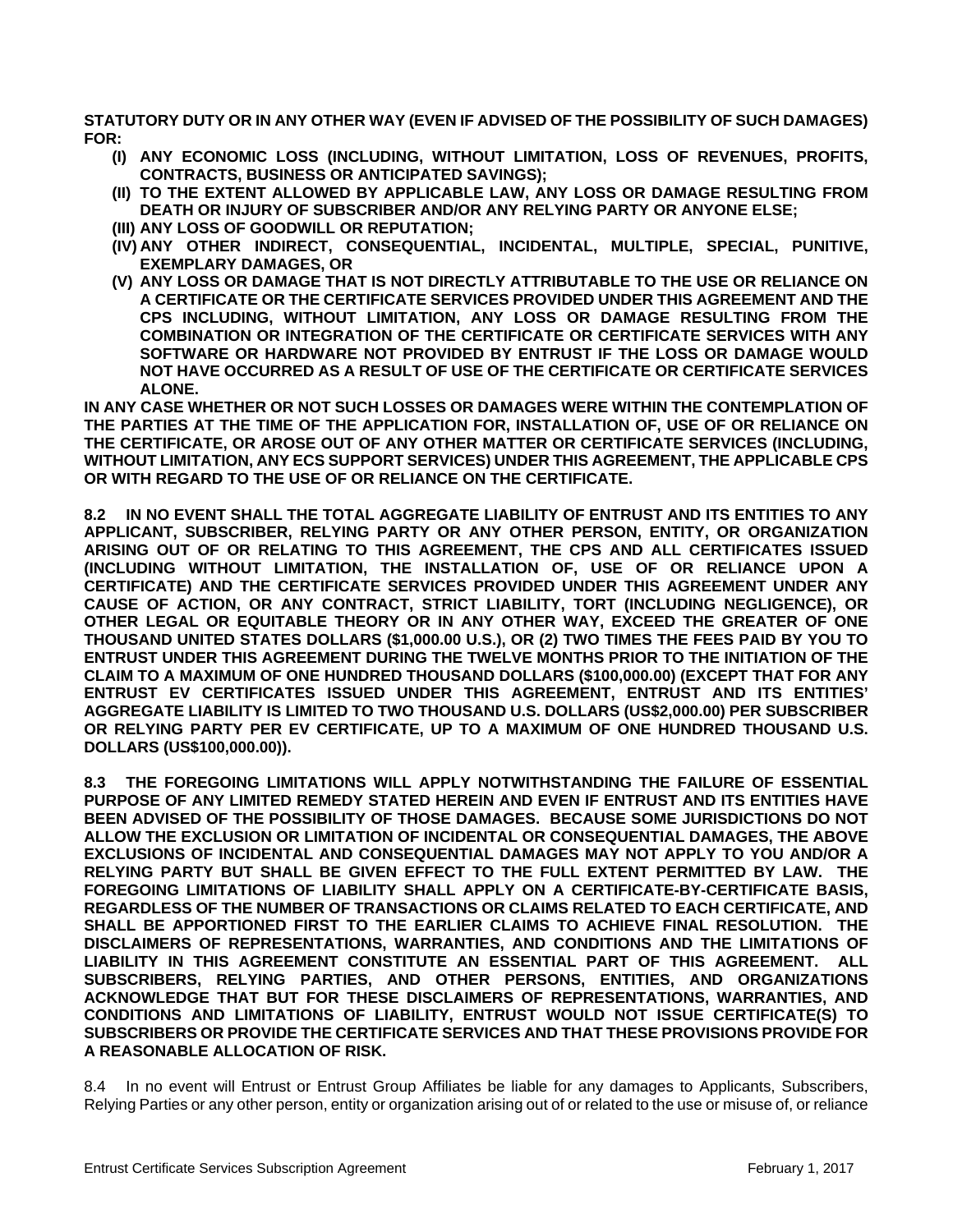on any Certificate issued under this Agreement or the CPS that: (i) has expired or been revoked; (ii) has been used for any purpose other than as set forth in this Agreement or the CPS; (iii) has been tampered with; (iv) with respect to which the Key Pair underlying such Certificate or the cryptography algorithm used to generate such Certificate's Key Pair, has been Compromised by the action of any party other than Entrust or Entrust Group Affiliates (including without limitation the Subscriber or Relying Party); or (v) is the subject of misrepresentations or other misleading acts or omissions of any other party, including but not limited to Subscribers and Relying Parties. In no event shall Entrust or Entrust Group Affiliates be liable to the Subscriber, Relying Party or other party for damages arising out of any claim that a Certificate infringes any patent, trademark, copyright, trade secret or other intellectual property right of any party.

## 9. **Term**

This Agreement will continue for the Subscription Term, however, it will terminate if You, Your Affiliates, or Your Agents fail to comply with any of the material terms or conditions of this Agreement (including for the avoidance of any doubt, the CPS and in the case of EV SSL Certificates and EV Code Signing Certificate(s), the EV Guidelines). Enterprise will immediately cease to use the Certificate Services upon the earlier of (a) expiration of the Subscription Term; or (b) upon a breach of this Agreement (including the CPS) by either You, Your Affiliates or Your Agents. Entrust may also terminate this Agreement in its discretion with notice to You in order to comply with any third party licensing or other contractual or legal obligation to which Entrust is subject. This Agreement will terminate upon expiration of the Subscription Term or revocation by Entrust of all Certificates issued hereunder if such revocation occurs prior to the end of the Subscription Term. You must, upon such expiration cease all use of Your Certificate Services and remove any Certificates issued under this Agreement from the devices and/or software in which it has been installed. The provisions entitled "Representations, Warranties And Additional Obligations", "Confidentiality", "Intellectual Property Ownership", "Disclaimer of Warranties", "Limitation of Liability", "Term", "Severability", "Audit Right", "Third Party Beneficiaries", "Entire Agreement", and those provisions of the CPS that are designated as surviving termination will continue in force even after any termination or expiration of this Agreement. All payment obligations will survive termination.

## 10. **Severability**

Whenever possible, each provision of this Agreement, the CPS, any other agreements will be interpreted in such manner as to be effective and valid under applicable law. If the application of any provision of this Agreement, the CPS, any other agreements or any portion thereof to any particular facts or circumstances will be held to be invalid or unenforceable by an arbitrator or court of competent jurisdiction, then (i) the validity and enforceability of such provision as applied to any other particular facts or circumstances and the validity of other provisions of this Agreement, the CPS, or any other agreements will not in any way be affected or impaired thereby, and (ii) such provision will be enforced to the maximum extent possible so as to effect its intent and it will be reformed without further action to the extent necessary to make such provision valid and enforceable.

**FOR GREATER CERTAINTY, IT IS EXPRESSLY UNDERSTOOD AND AGREED THAT EVERY PROVISION OF THIS AGREEMENT, THE CPS, AND ANY OTHER AGREEMENTS THAT DEALS WITH (I) LIMITATION OF LIABILITY OR DAMAGES, (II) DISCLAIMERS OF REPRESENTATIONS, WARRANTIES, CONDITIONS, OR LIABILITIES, OR (III) INDEMNIFICATION, IS EXPRESSLY INTENDED TO BE SEVERABLE FROM ANY OTHER PROVISIONS OF THIS AGREEMENT, THE CPS, AND ANY OTHER AGREEMENTS AND WILL BE SO INTERPRETED AND ENFORCED.** 

## 11. **Third Party Databases**

In performing limited verification Entrust may determine whether the organizational identity, address, and domain name provided with Your Certificate Services Application are consistent with information contained in third-party databases (the "Databases"). Entrust may perform an investigation which may attempt to confirm Your business name, street address, mailing address, telephone number, line of business, year started, number of employees, CEO, telephone number and Your business existence. You acknowledge that some of the information submitted to obtain Certificate Services may become included in the Databases. This information will only include: business name, street address, mailing address, telephone number (outside source), line of business, year started, number of employees, CEO, telephone number and Your business existence.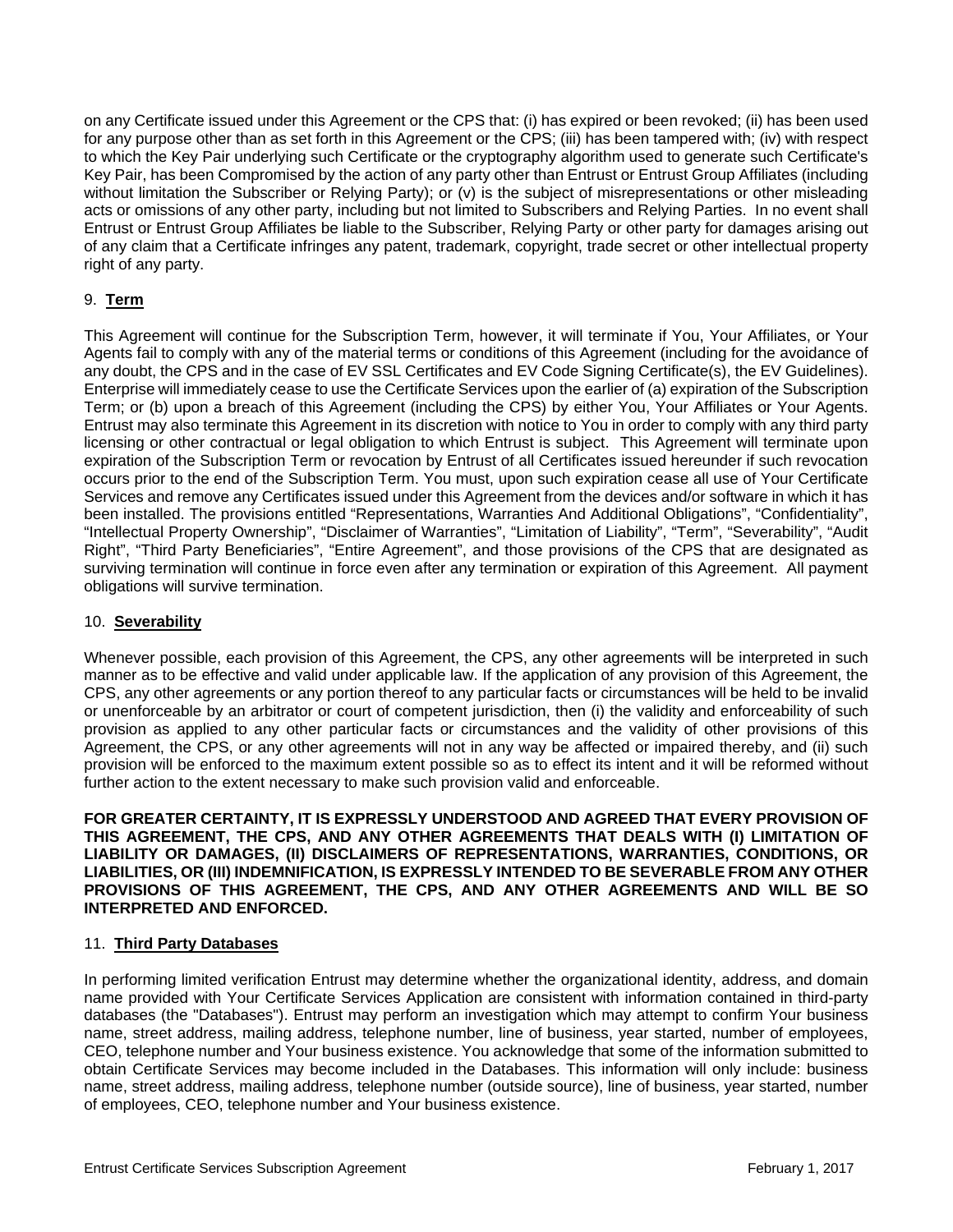## 12. **Use of the Entrust Secured Site-Sea**l

Subject to the terms and conditions of this Agreement, You may use Your Certificate Services with the Entrust Secured Site-Seal; provided, however that (i) Entrust delivers to You the Entrust Secured Site-Seal together with, or in conjunction with, Your Certificate Services; and (ii) **BY CLICKING THE "ACCEPT" ICON BELOW AND BY USING THE ENTRUST SECURED SITE-SEAL, YOU AGREE TO BE BOUND BY THE TERMS AND CONDITIONS OF THE ENTRUST SECURED SITE-SEAL LICENSE AGREEMENT SET FORTH AT**  http://www.entrust.net/cps**.**

## 13. **Export**

Certificate Services and related information may be subject to export, import, and/or use restrictions. You will comply with all laws and regulations applicable to Your right to export, import, and/or use Certificate Services or related information, including, without limitation, all laws and regulations in respect to nuclear, chemical or biological weapons proliferation. You will be responsible for procuring all required licenses and permissions for any export, import, and/or use of Certificate Services or related information. Certain cryptographic techniques, software, hardware, and firmware ("Technology") that may be used in processing or in conjunction with Certificate Services may be subject to export, import, and/or use restrictions. You will comply with all laws and regulations applicable to a Subscriber's right to export, import, and/or use such Technology or related information. You will be responsible for procuring all required licenses and permissions for any export, import, and/or use of such Technology or related information.

#### 14. **Third Party Beneficiaries**

You expressly acknowledge that each Application Software Vendor and each member of the Entrust Group and Entrust Group Affiliates are express third party beneficiaries, and may enforce this Agreement against Enterprise and rely on all terms of this Agreement.

#### 15. **Governing Law**

The laws of the Province of Ontario, Canada, excluding its conflict of laws rules, shall govern the construction, validity, interpretation, enforceability and performance of the Agreement. The application of the United Nations Convention on Contracts for the International Sale of Goods to the Agreement is expressly excluded. Any dispute arising out of or in respect to the Agreement shall be brought in the provincial or federal courts sitting in Ottawa, Ontario, and each party hereby agrees that such courts shall have personal and exclusive jurisdiction over such disputes. In the event that any matter is brought in a provincial or federal court each party waives any right that such party may have to a jury trial.

#### 16. **Language**

The parties hereby confirm that they have requested that this Agreement and all related documents be drafted in English. Les parties ont exigé que le présent contrat et tous les documents connexes soient rédigés en anglais.

#### 17. **Entire Agreement**

This Agreement (including the CPS) shall constitute the entire agreement between the parties hereto in respect of the subject matter of this Agreement and all previous correspondence, understandings, proposals and other communications shall be completely superseded by the terms hereof. Any purchase order terms included or associated with any order will be of no force or effect except for the identification and quantity of the Certificate Services that are being subscribed for. Any software included in the order is distributed under the terms of the agreement that accompanies such software.